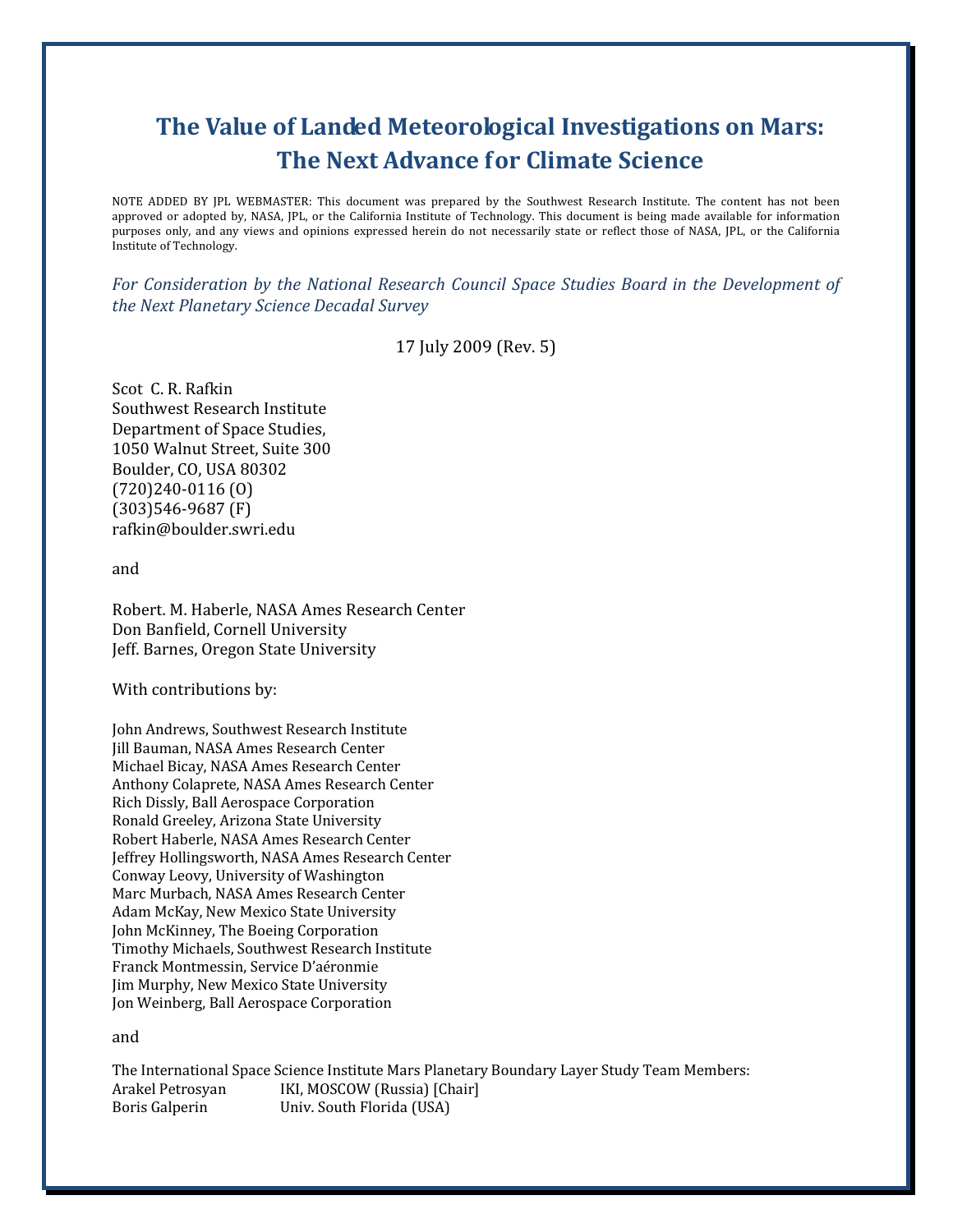Mark Richardson CALTECH (USA)<br>Peter Rogberg Univ. Oxford (UK

Kurt Gunderson Univ. BERN (Switzerland)<br>
Soeren Larsen RISØ National Laboratory Soeren Larsen RISØ National Laboratory (Denmark)<br>Stephen Lewis Open University (UK) Open University (UK) Anni Määttannen Univ. Paris VI (France) Peter Read Univ. OXFORD (UK) Nilton Renno Univ. MICHIGAN (USA)<br>Mark Richardson CALTECH (USA) Peter Rogberg Univ. Oxford (UK)<br>Hannu Savijarvi Univ. HELSINKI (F Hannu Savijarvi Univ. HELSINKI (Finland)<br>Walter Schmidt FMI, HELSINKI (Finland) FMI, HELSINKI (Finland) Karsten Seiferlin Univ. BERN (Switzerland) Aymeric Spiga Univ. Paris VI (France) and Open University (UK) Nick Thomas Univ. BERN (Switzerland)<br>Anthony Toigo CORNELL Univ. (USA) Anthony Toigo CORNELL Univ. (USA)<br>
Luis Vazquez Univ. Complutense of M Univ. Complutense of Madrid (Spain)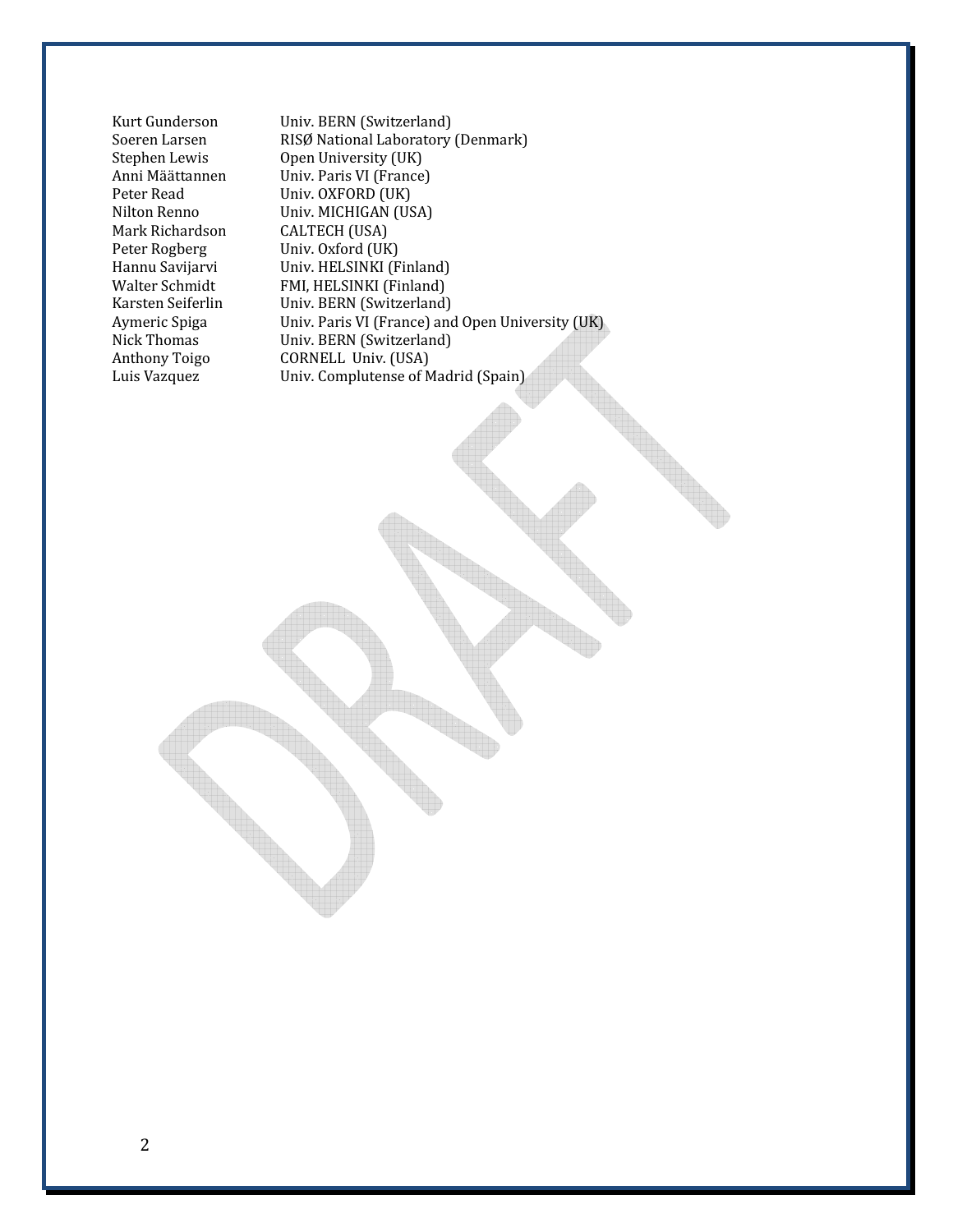# **Investigations**

for consideration by the Decadal Survey Committee make the case for Mars as a high-provided a wealth of information on priority exploration target<sup>1</sup> and for Mars climate investigations in particular2. In this paper, we argue that major advances in the understanding of the present and past Mars climate system are most likely to be accomplished by in situ meteorological with the Thermal Emission Spectrometer surface measurements operating from both (TES)<sup>5</sup>. a network configuration and individual stations. Support for this position is based surface of a planet provide information that on the scientific output from past and ongoing Mars atmosphere measurements, reasonable expectations of future orbital information, the unique science enabled only by atmospheric measurements made at exchanges of heat, momentum, dust, water, the surface of Mars, and the nature of the  $CO<sub>2</sub>$ , CH<sub>4</sub> and other volatiles. It is at the key outstanding climate science objectives, surface where the weather shapes, through as identified by the Mars community.

The National Research Council Space Studies Board Committee is urged to recommend that all future landed Mars missions carry a capable meteorological that drive the climate and constantly modify investigation and that the recommendation the geological landscape. To understand for a Mars meteorological network as a high priority mission within NASA's Mars Exploration Program be retained from the engine. And, to understand why Mars' past previous Decadal Survey.

Over 30 years ago, the Mars Viking Landers obtained the first in situ meteorological observations on the surface of a planet other than Earth. From these measurements are the underpinning to this simple data, a great deal was learned<sup>3,4,5,6</sup> about the weather and climate of Mars, including the identification of a strong seasonal cycle of  $CO<sub>2</sub>$ , the existence of Mars atmospheric measurements both from extratropical storm systems similar to those orbit and from the surface, it is clear that on Earth, and the documentation of a large there is a significant and substantial lack of amplitude thermal atmospheric Although surface meteorology investigations the processes operating at the surfacewere later conducted by the Pathfinder<sup>7</sup> and atmosphere interface and within the PBL. Phoenix8 missions, these data lack the time coverage needed to document the strong compared to satellite-derived data. First,

1 The Case for Mars Surface Climate seasonal cycles and climate of Mars, and Complementary whitepapers submitted problems, limited sampling, or sensitivity. many of these data suffered from calibration

Numerous orbiting spacecraft have also atmospheric state. The most groundbreaking information was obtained by the nearly three Mars years of vertical temperature profiles and column water vapor, ice, and dust opacity data acquired

Meteorological measurements at the is difficult, if not impossible, to obtain from orbit. It is at the surface and within the boundary layer (PBL) immediately above where there are large aeolian processes, the surface of contemporary Mars. The processes operating at the surface and within the planetary boundary layer are the engines how the current climate system operates, it is necessary to understand the climate climate may have been warm and wet, or to understand how it evolved to its present state, it is necessary to understand how the present state works. In situ surface understanding, and for the most part, none of these measurements can be made from orbit. Looking holistically at the history of information about surface meteorology and

Surface measurements are advantageous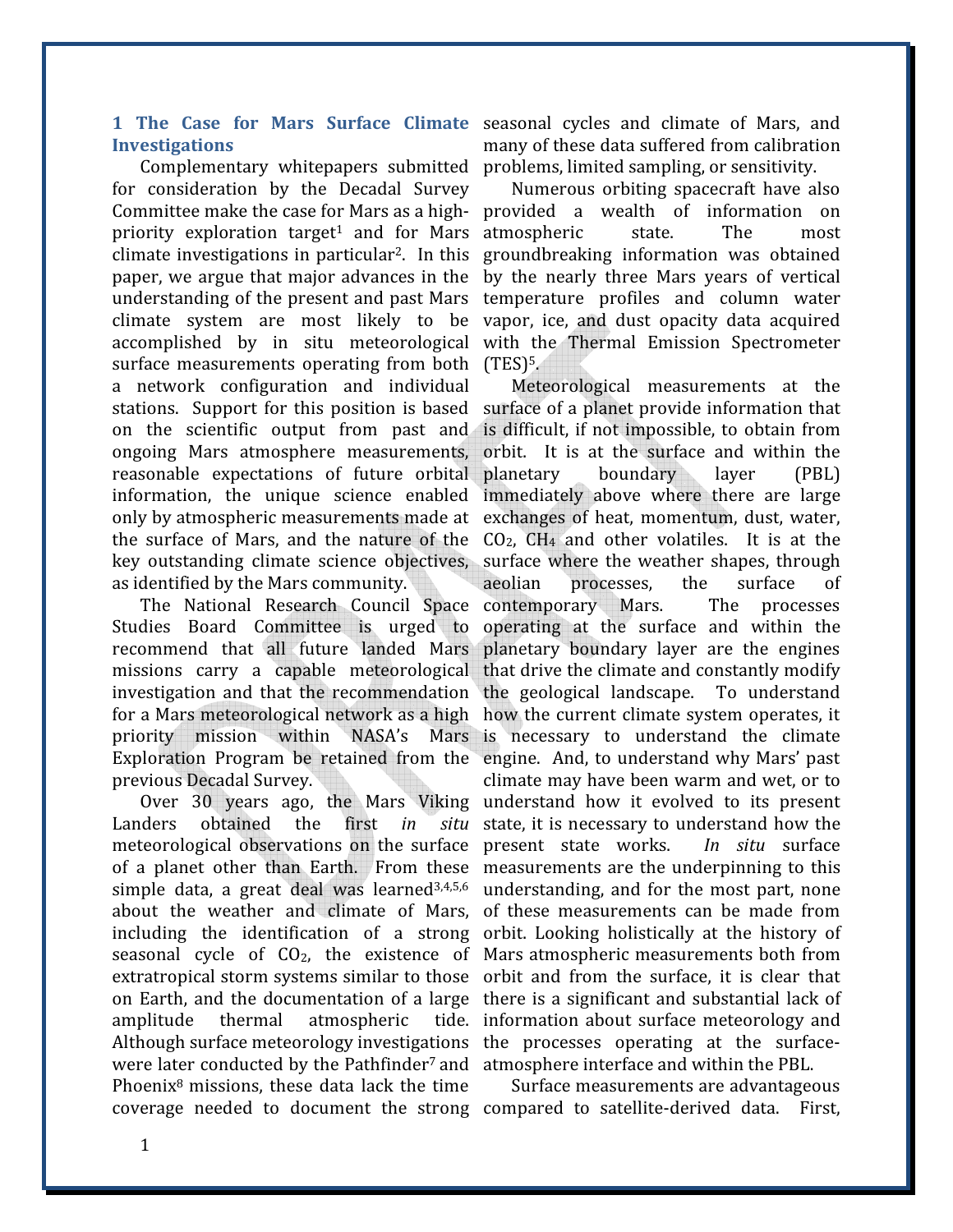geo-asynchronous satellites are unable to provide a continuous time series of the first half (lower atmosphere) of this measurements for a given location. Limb data is somewhat helpful in this regard, but past, present and planned Mars orbiters are unable to obtain anything close to continuous full time of day coverage.

Second, satellite retrievals often require complex inversions of measured radiance. Just as models need to be validated by observations, remotely sensed quantities based on radiative transfer models also need to be validated. Surface measurements provide both a convenient lower boundary while weather is what you get.' Climate is condition for atmospheric retrievals and a the long term value, trend, and variance of validation point.

Neither nadir nor limb retrievals satisfactorily provide local information of local (microscale) to global (planetary-scale) surface meteorology and processes, and and from seconds (e.g., turbulent eddies) to neither method provides synoptic coverage. years (e.g., climate change). Thus, to capture Without *in situ* measurement, the Mars the climate, it is necessary to measure the climate picture of both past and present will weather at appropriate spatial and time remain incomplete. The need for surface measurements remains as strong as it did frequency measurements are, therefore, a prior to the last Decadal Survey.

#### 2 Traceability of Surface Science

The Mars Exploration Program Analysis Group (MEPAG) has identified a prioritized list of science objectives and investigations under the Mars Climate Goal12:

# MEPAG Climate Goal: Understanding the Processes and History of Climate on Mars.

#### Highest Priority Objective

Characterize Mars' Atmosphere, Present Climate, and Climate Processes Under Current Orbital Configuration

#### Highest Priority Investigation

Determine the processes controlling the present distributions of water, carbon dioxide, and dust by determining the short- and long-term trends (daily, seasonal and solar cycle) in the present climate…

There has yet to be mission dedicated to highest priority investigation<sup>13</sup>. None of the previous landing sites (VL1, VL2, Pathfinder, Phoenix) were driven by climate science or maximizing climate science return. The same is true for the upcoming MSL mission. Of all the recommended missions within the last Decadal Survey<sup>14</sup>, the Mars Meteorology Network mission, which would have substantially addressed the MEPAG goal, has gone mostly ignored.

It is said that, 'climate is what you expect weather, and has properties that vary in space and time on scales that range from Long-term, global, and high necessity.

The role of surface measurements in relation to the understanding of climate processes is through investigations of the  $CO<sub>2</sub>$ , H<sub>2</sub>O and dust cycle, which involve the exchange of heat, mass, and momentum between the atmosphere and surface, and the variation of these processes around the planet and over time. MEPAG has explicitly recognized this, as illustrated by the narrative discussing the highest-priority climate investigation<sup>12</sup> and the unique contribution from in situ measurements at the surface.

To date, emphasis has been on orbital measurements that have done a good job of characterizing the bulk atmosphere and climate, but cannot see the surface where exchange with the atmosphere occurs. Therefore, landed missions are required to complete the characterization of the climate system.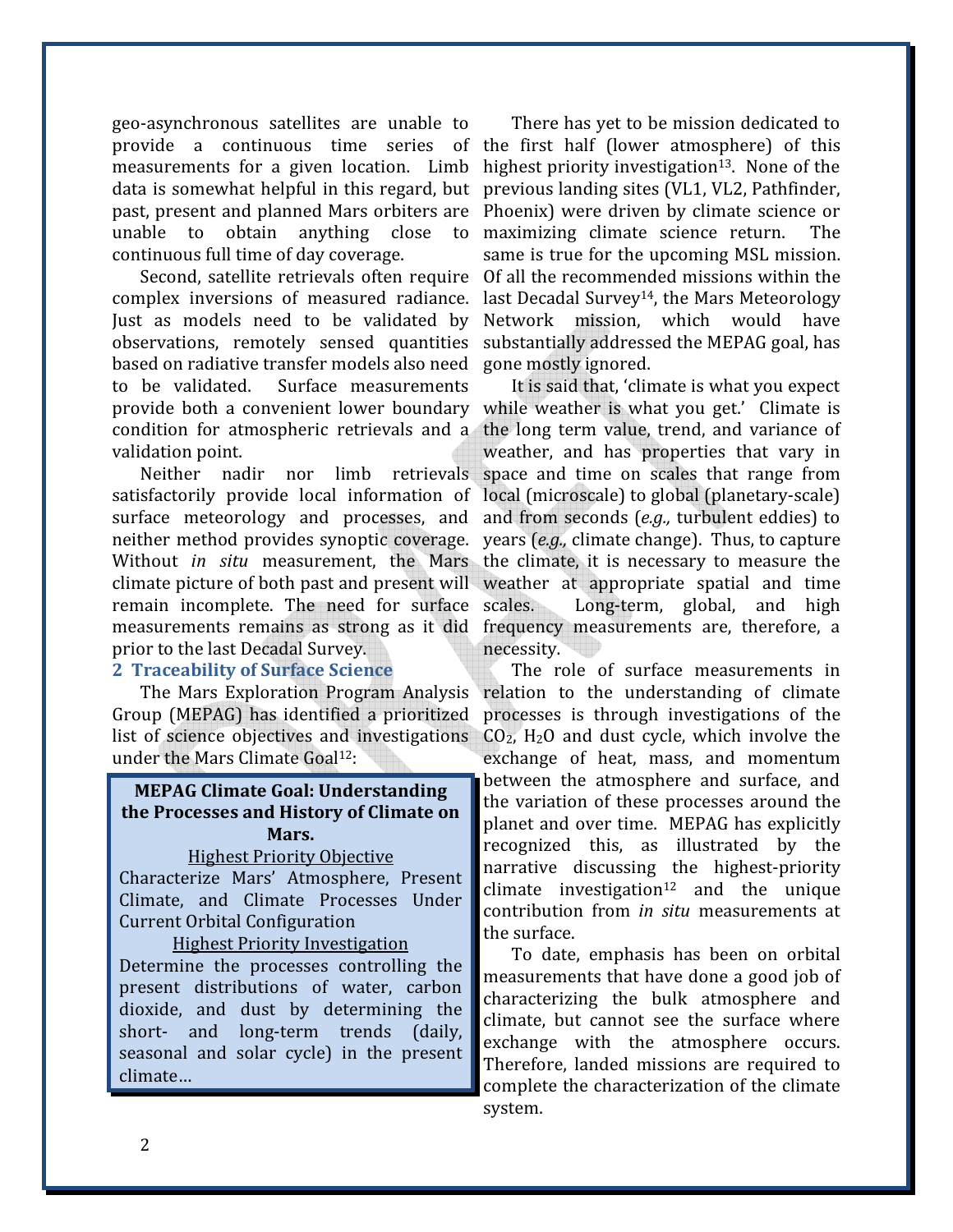#### FINDING

Orbital retrievals are valuable, but are not a substitute for in situ measurements. There is high priority science that is best achieved or can only be achieved from the surface.

### 3 Implementation Strategy

The only way to address the highest investigation. priority investigation with a single mission is strategy, the payload should be sufficient to to establish a long-lived global network fully characterize exchange processes (e.g., capable of measuring a variety of fundamental parameters  $(e.g., T, p,$  relative resulting data can then be used to infer humidity, winds, dust) and fluxes of these exchange processes from a global, but likely quantities with the global monitoring less sophisticated and capable network support of one or more orbital assets.

#### FINDING

Regardless of the mission architecture the dynamic range of the climate system mandates that the full achievement of the highest priority MEPAG Climate Science Goal and Objective will require long-term, global measurements.

The CO2, water, and dust cycles are all of global extent, and monitoring requires global coverage. Using general circulation model output to estimate the number of stations required to accurately determine the global mass of the atmosphere, a minimum of 16 stations, roughly equally spaced over the planet, are required to substantially reduce the root mean square error in estimates of the surface pressure even a fully equipped single lander is not distribution.<sup>15</sup> Therefore, a notional number capable. of stations for a global network is  $\sim$ 20. With further study, and given the convergence of both are required to achieve the highmeridians in the polar regions, it may be priority science goals identified by the possible to decrease this number by a few community. stations.

#### FINDING

A global meteorological network designed to address the global MEPAG climate objective requires ~20 nodes.

Given the reality of limited available resources and the state of technology, the best strategy for achieving the MEPAG science goals with surface investigations consists of two parts. The first part is to ensure that every future lander carry meteorological payloads that can begin to address the highest priority MEPAG climate Operating under this fluxes) at a limited number of sites. The investigation. The second part is to work toward the implementation of such a global network. This strategy is realizable in the next decade.

Embedded within this strategy is the assumption that, under realistic scenarios, the trade between a few meteorological stations versus a network is likely to be one of sophistication versus number. Nonnetwork missions, because they have fewer landers, could carry more sophisticated payloads, measuring parameters beyond the core pressure, temperature and winds. A network, even though potentially less (perhaps measuring only core meteorological parameters) provides information about the variability and diversity of climate processes for which Network and non-network missions are highly complementary and

There are many types of meteorological payloads worth flying on single or multiple lander non-network missions. Investigations addressing the global mass balance, local circulations, the planetary boundary layer, aeolian processes, and the exchange of heat, momentum, and water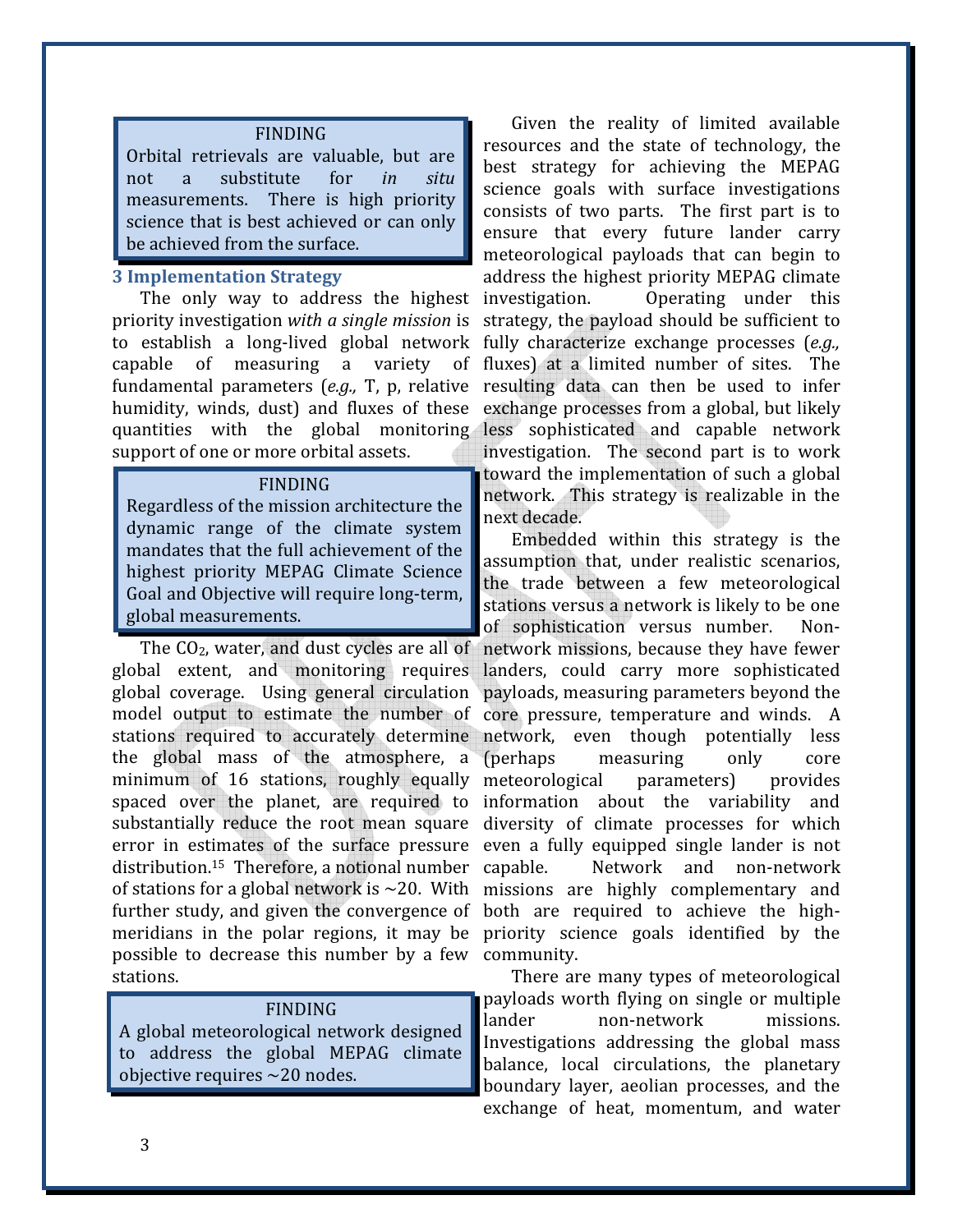feasible from a single station.

We presently have limited meteorological data from four sites (VL1, understanding of the near surface VL2, Pathfinder, and Phoenix) widely environment will come from high quality separated in time and space, and these have systematic measurements of winds. For this provided a glimpse at a small sample of the reason, winds are the next highest priority rich diversity of meteorological regimes that for any landed meteorology payload after surely exists around the planet.

could, in principle, address mesoscale motions yet very little is known about their phenomena such as frontal structure<sup>16</sup>, local magnitude and variability; fluxes require the dust storms<sup>17,18</sup>, polar lows<sup>19</sup>, gravity wave high frequency measurement of the vertical excitation<sup>20,21,22</sup>, and bore waves<sup>22</sup>. Thus, wind<sup>23</sup>. payload sophistication is an advantage for measurements should be made at two or non-network missions that can enable more heights. Thus, even a single lander fundamental new and important measuring pressure, temperature, and measurements.

Recognizing that resources can be and important data. limited even on single lander missions, there is a hierarchy of possible payloads each of temperature, and wind, are simultaneous which can contribute to our understanding measurements of dust and moisture of atmospheric science at Mars. simplest useful investigation that could be determination of local sources and sinks of addressed with a single lander is the global these quantities. The seasonal dust cycle mass balance, which requires measurement of only one parameter: circulations and therefore controls how surface pressure. Surface pressure varies material is transported around the not only because of meteorology, but also planet;<sup>24,25</sup> yet, the conditions that enable because the main atmospheric constituent of lifting off the surface and injection into the the Martian atmosphere (CO<sub>2</sub>) alternately atmosphere are poorly understood. Wind condenses and sublimes in the polar regions. measurements coupled with simultaneous Thus, surface pressure records the heartbeat particle concentration measurements would of the climate system and, because pressure enable the determination of the threshold sensors are light, require little power, and stress required for lifting<sup>26</sup>. This has yet to do not need orientation or deployment, they be done for Mars and it can only be done should form the core of any landed from the surface. meteorology package. Pressure is the highest priority measurement.

measure, and it provides information about could be explored by near-surface vapor the thermal environment, water and  $CO<sub>2</sub>$  measurements. Such measurements would volatility, and even the atmospheric dust enable the determination of the direction, loading which modulates the diurnal cycle. magnitude, and diurnal phasing of vertical Thus, air temperature should also be vapor fluxes, which can be related to that included, along with pressure, as part a basic nature of surface reservoir.

between the surface and atmosphere are all meteorology package for future Mars landers.

Missions with a limited set of landers are major forcing functions of atmospheric However, the next major increase in our pressure and temperature. Surface fluxes To maximize return, these winds would acquire fundamentally new

> After the core parameters of pressure, The concentrations that permit the direct in situ has a strong influence on atmospheric

Air temperature is also relatively easy to and/or ice beneath the surface<sup>27,28</sup> that For water, there is still uncertainty about the role of adsorbed water in the regolith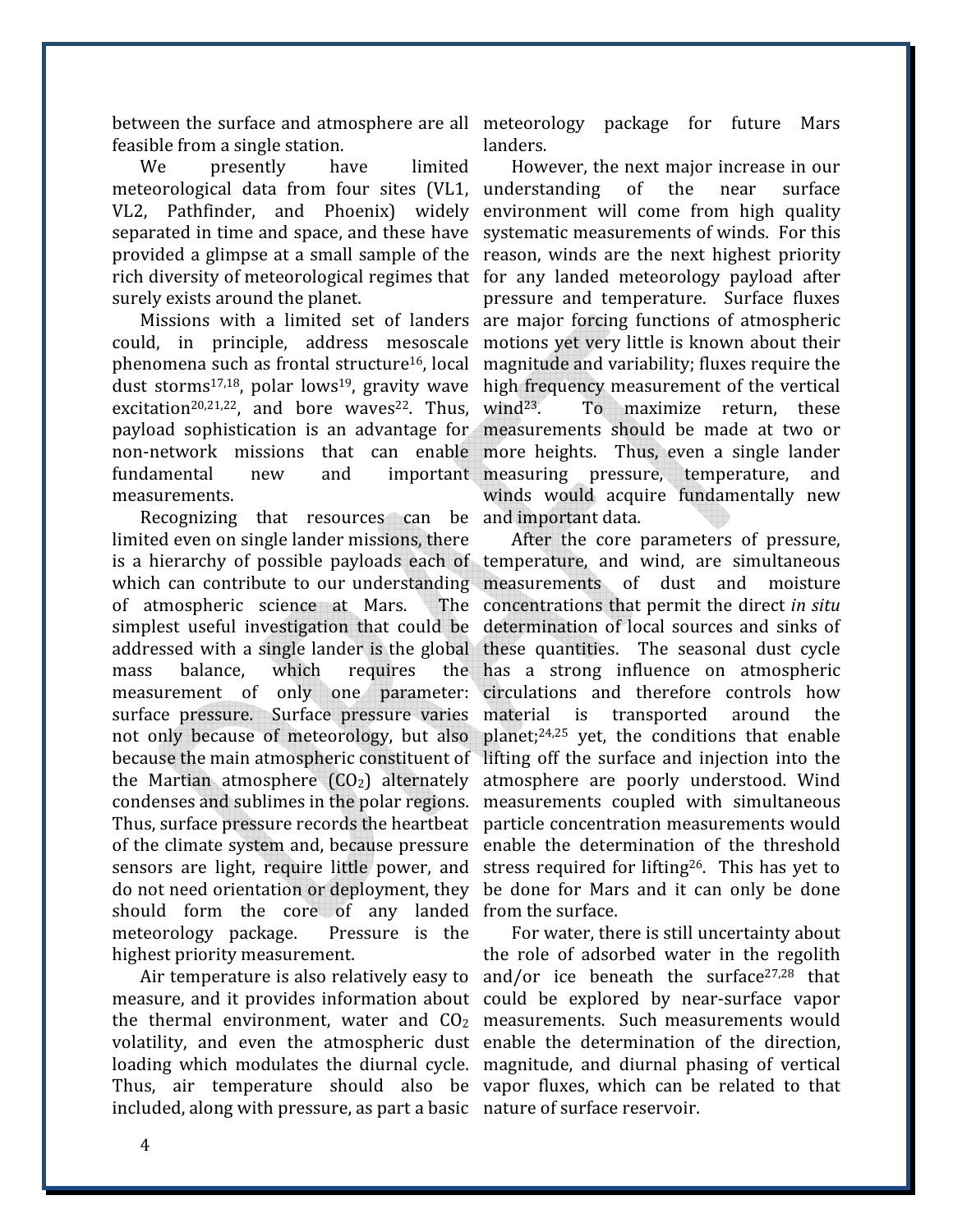Other important measurements yet to be attained through individual measurements, made at the surface are the downwelling by analyzing network measurements to infrared radiation and total solar flux. The identify patterns and spatial distributions, net radiative flux at the surface is the or by acquiring simultaneous measurements primary driver of the climate system and of similar quantities in order to improve the when coupled with surface turbulent fluxes signal-to-noise ratio. would allow full characterization of the boundary forcing.

that there is great value in surface similar to the payload desired on a single meteorological measurements from a single station lander. Realistically, a network will lander, or from a multiple set of landers too likely be much less capable. Thus, the role of few in number to constitute a true the individual stations is to provide details meteorological network. these measurements address fundamentally limited number of locations on the planet important processes that are active on Mars while the role of the network is to obtain a today, have not yet been measured, and are diversity of simultaneous measurements to not merely a repeat of earlier weather obtain context for the surface (and orbital) observations. The Martian climate system is measurements, to extend the local process driven and spatially diverse.

#### FINDING

Given the mature state of meteorological instruments, their technical readiness (most are at or above TRL 5), low cost, relative ease of implementation, and high value to science and engineering, credible meteorological instruments must be part of every future landed package to Mars.

nodes so as to conduct network science, the climate is, stations.

Workshop<sup>29</sup>, consensus was reached among some stake holders using a practical definition for atmospheric mass balance, but the seasonal a network: a network provides information variation of pressure will differ from one and science not attainable by measurements of the nodes individually. Network science is achieved by of simultaneous measurements are needed combining node measurements to create to truly separate out the global effects from information that could not otherwise be the local effects.

It should be clear from these discussions lived nodes with highly capable instruments As previously indicated, the ideal network would consist of dozens of long-Furthermore, on the complex processes operating at a information to the global scale, and to obtain information meaningful only on a global scale.

There has been much confusion over  $CO<sub>2</sub>$  cycle is whether the atmosphere is what constitutes a meteorology network. A undergoing secular climate change and what network must have a sufficient number of the magnitude of interannual variability of Anything less is not a network, but a measurements of pressure over several collection of simultaneously operating seasonal cycles would be able to make this At a recent Mars Meteorology measurement of pressure could also make The global  $CO<sub>2</sub>$  cycle produces the strongest climate signal on Mars in the form of the large seasonal variation of surface pressure. Pressure is the primary quantity of interest in studying the  $CO<sub>2</sub>$  cycle, since it is tied directly to the mass of the atmosphere, which is predominately CO<sub>2</sub>. One of the outstanding questions about the Accurate, networked determination. A single station strides in constraining the the site to another due to variations in the taken general circulation<sup>15</sup>. Therefore, a collection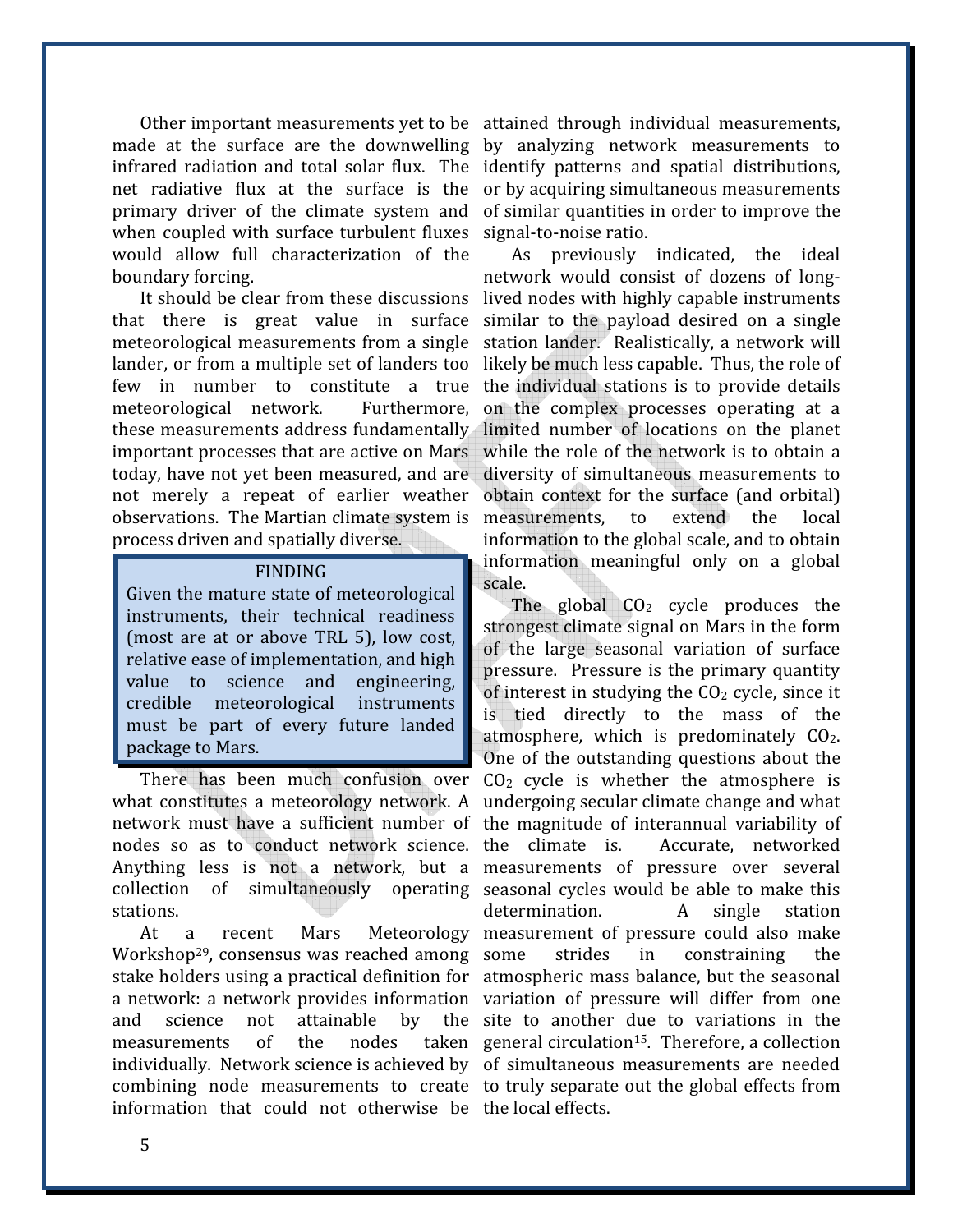driving Mars exploration for well over a present-day climate and to understanding decade. It is not known whether the current how Mars evolved to the present state. A water cycle is in equilibrium. Modeling well dispersed global network of stations studies are unable to produce a balanced water cycle, and instead tend to show a net disturbances that lift dust (e.g., fronts, accumulation of water at the south pole at katabatic winds). And, a modestly equipped the expense of the north water ice cap<sup>30,31</sup>. network might finally provide insight into Variations in obliquity almost certainly what produces global dust storms, how the provide a forcing mechanism that drives the storms are maintained, and how the initial water cycle towards different equilibrium disturbance is globally communicated to states that may include water ice stability in activate lifting at geographically distant the tropics<sup>32</sup>. Therefore, the present locations (so-called teleconnection). A reservoirs of water on Mars are time network might also identify any precursor capsules, containing information about signatures to the onset of these storms<sup>33</sup>. previous orbital configurations, and, the atmosphere, being the primary reservoir exchange mechanism at present, controls the rate which the reservoirs respond to the obliquity changes.

The lack of information understanding about the contemporary water cycle on Mars makes it extremely measurements go beyond science. In situ difficult to rewind the clock and then surface information is vital to the validation understand how the water cycle operated thousands, millions or billions of years ago. models that are used to predict the Observations from present-day Mars permit environment for Mars spacecraft. And, as the development and testing of hypotheses described in the MEPAG Mars Human that can explain the behavior of the global water cycle. Armed with this knowledge, it monitoring of the lower atmosphere is becomes a more tractable problem to essential for the safety of humans, and for determine how these same processes may safe operation of the robotic components have operated in the past, or how the needed to support human exploration. relative importance of processes may have changed over time.

effects, is a primary driver of the circulation environment for entry, descent, and landing on contemporary Mars. Planet encircling for spacecraft landing on the surface. Due to dust storms are also one of the most widely lack of data, these efforts have relied almost planet. Furthermore, for at least the last Surface measurements are needed to several billion years, the dominant process validate the models. If the atmospheric shaping the surface of Mars has likely been environment were better known, costs erosion through aeolian processes. would be reduced by eliminating over-Therefore, a greater understanding of the engineering, and additional resources could

"Follow the water" has been the mantra critical element to understanding the provide information on the

#### FINDING

Meteorology should remain as a highpriority Mars network investigation, as it was in the previous Decadal Survey.

#### 4 Support for future missions

The benefits of meteorological surface and improvement of the atmospheric Measurement document.

Atmospheric dust, through its radiative characterizing the lower atmospheric recognized phenomena associated with the exclusively on the use of models<sup>34,35</sup>. dust cycle and dust lifting processes is a be made available to the scientific payload Beginning with the Mars Exploration Rovers, substantial effort has gone into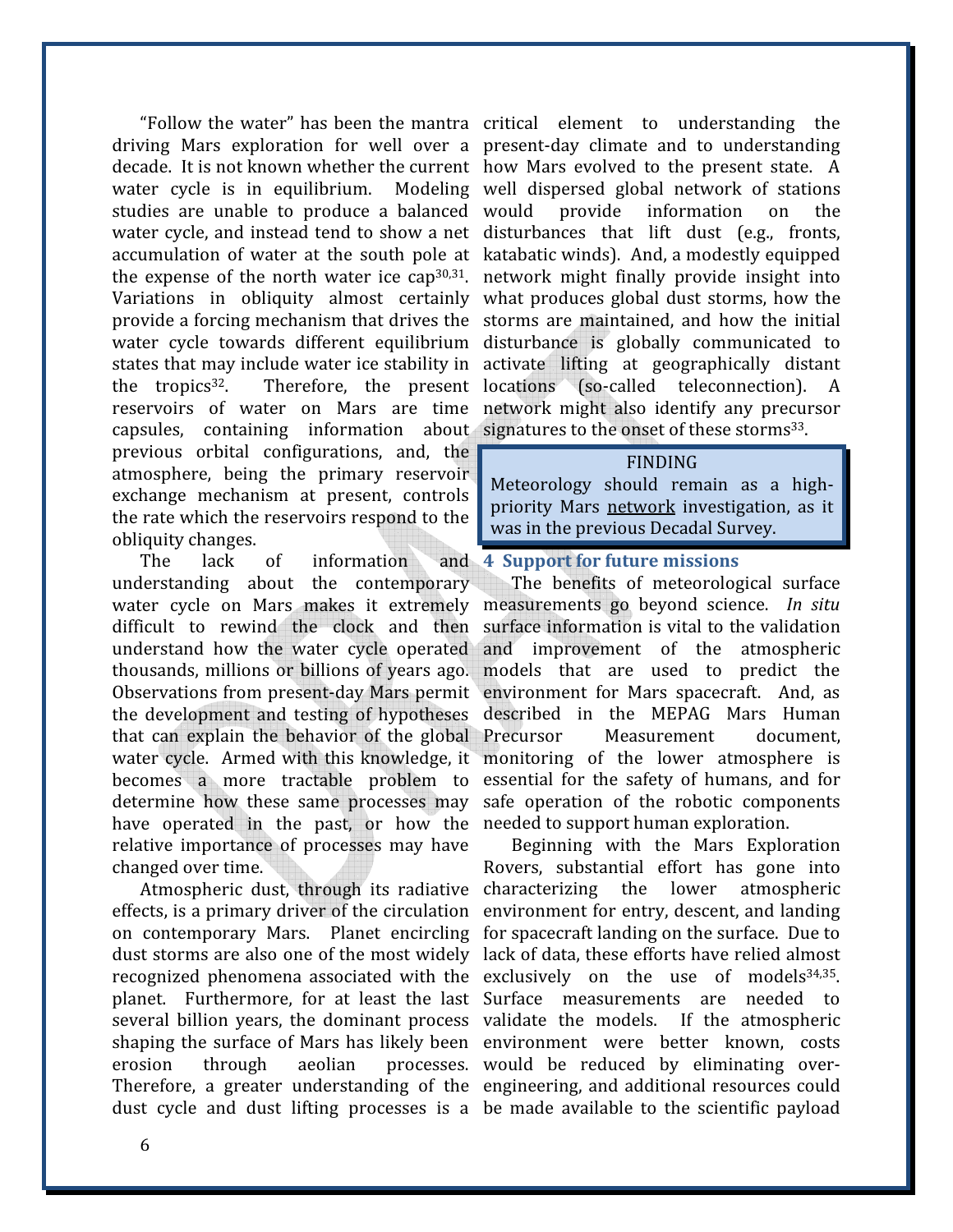so as to increase the scientific return per multiannual, periods? In the case of taxpayer dollar.

#### FINDING

Networks provide a major risk reduction and cost reduction benefit to future missions by better constraining the environment and improving environment predictions.

#### 5 Current and Needed Technology

The instrument technology for measuring basic meteorological parameters is mature at TRL 6-9. New, more advanced, accurate and robust methods that enhance these existing measurement techniques are currently under development. Compared to typical Mars instrumentation, all of these sensors are low power and low mass. And, when compared to the spectrometers, instrumentation that have been deployed on technologies. past landers, meteorological instrumentation is also low risk, low cost, relatively easy to accommodate, and operates with a low data rate.

#### FINDING

Core instrumentation for a meteorological station is mature and ready for flight. Advanced instrumentation is relatively advanced and can be credibly proposed.

Beyond the floor instrumentation for a meteorological mission, there are numerous supplementary, modest TRL payloads that would enhance a mission. These include electromagnetic sensors, flux radiometers and dust optical depth sensors, and distribution of dust.

The major challenges with surface measurements are not primarily in the instrumentation, but in the implementation of the architecture. How are the probes properly oriented for measurement upon landing? How is power provided at high latitudes and over long, perhaps

networks, how are over a dozen probes launched, deployed, and successfully landed and how is communication between numerous nodes and an orbiter achieved? If a meteorology network mission is to fly, the major technical issues need to be addressed in some manner. This is particularly necessary in order to obtain an accurate cost and risk estimate.

composition analyzers, and other in situ include resources to advance these NASA has provided little to no focused support of projects that would help to reduce the risk of, and advance the technology for, network missions. Nuclear power sources in the 1-10 W range are needed for long term and high latitude meteorological stations, as are small probe EDL and deployment technologies. commitment to a network by NASA should

## FINDING

Additional network technology development is needed, primarily in the areas of power, EDL, and communication.

# 6. International Cooperation

instruments that characterize the size reduce the cost of a network mission to The history of Mars network science efforts demonstrates strong interest by the European community. A network mission is well suited to international cooperation, because the mission elements can be easily separated. A partnership that makes use of the strengths of the global community is cost-effective approach and might accelerate network mission endeavors. Leveraging global technology would almost certainly NASA.

#### FINDING

NASA should engage with foreign space agencies to enhance scientific expertise, leverage mutual technology development, and to reduce the overall cost to any one agency.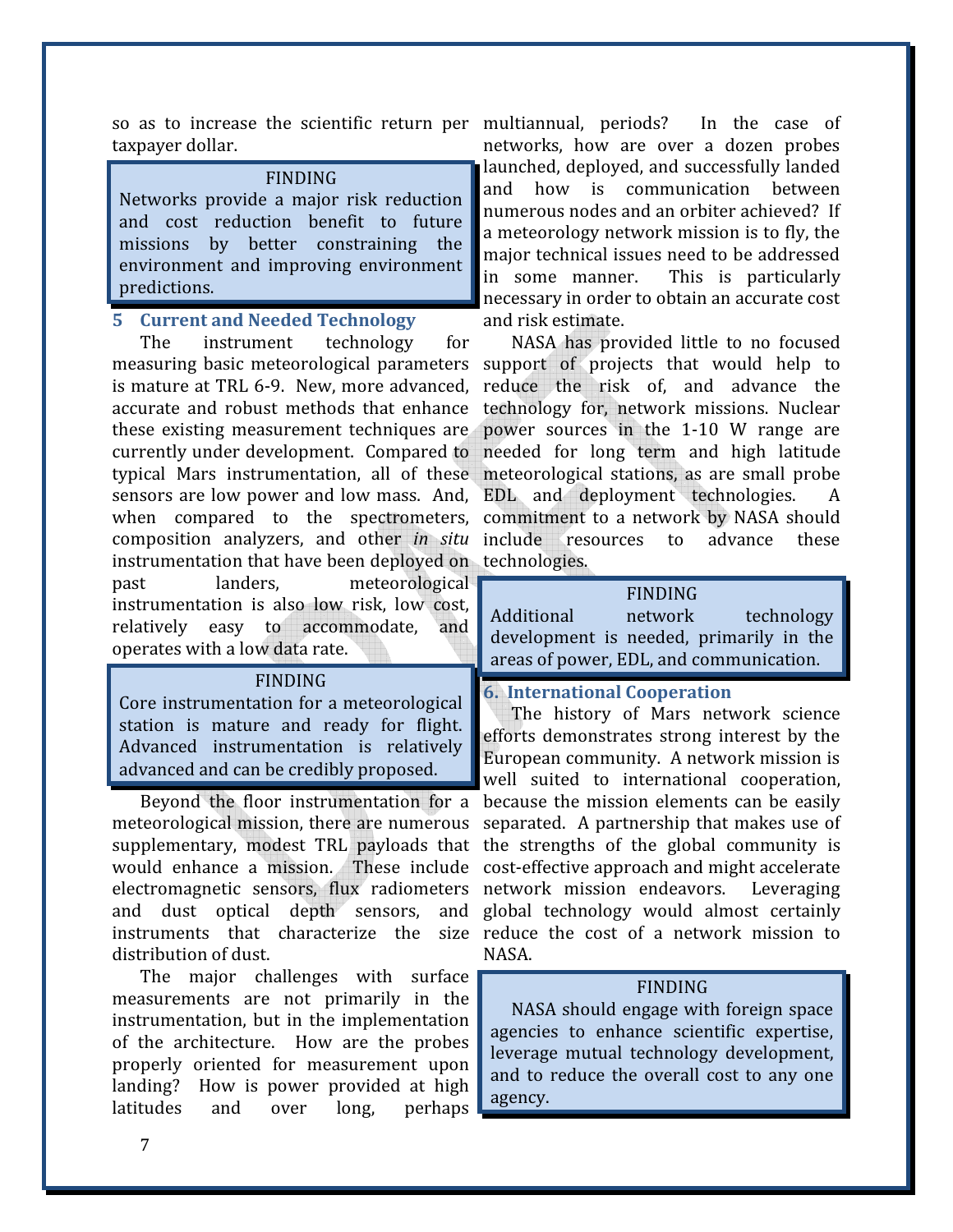#### 8. Summary

Surface meteorology measurements have not been given priority in the exploration of Mars over the last several decades. However, there are high-priority science objectives and investigations that have been identified by the community for which such measurements are essential. A long-lived, highly capable, global network is needed to achieve the science within a single mission. However, individual highly capable meteorological stations flown on every future mission coupled with a global network of core meteorological measurements would also make great strides toward the scientific objectives, and this implementation strategy is realistic.

#### FINDING

The National Research Council Space Studies Board Committee is urged to recommend that all future landed Mars missions carry a capable meteorological investigation and that the recommendation for a Mars meteorological network as a high priority mission within NASA's Mars Exploration Program be retained from the previous Decadal Survey.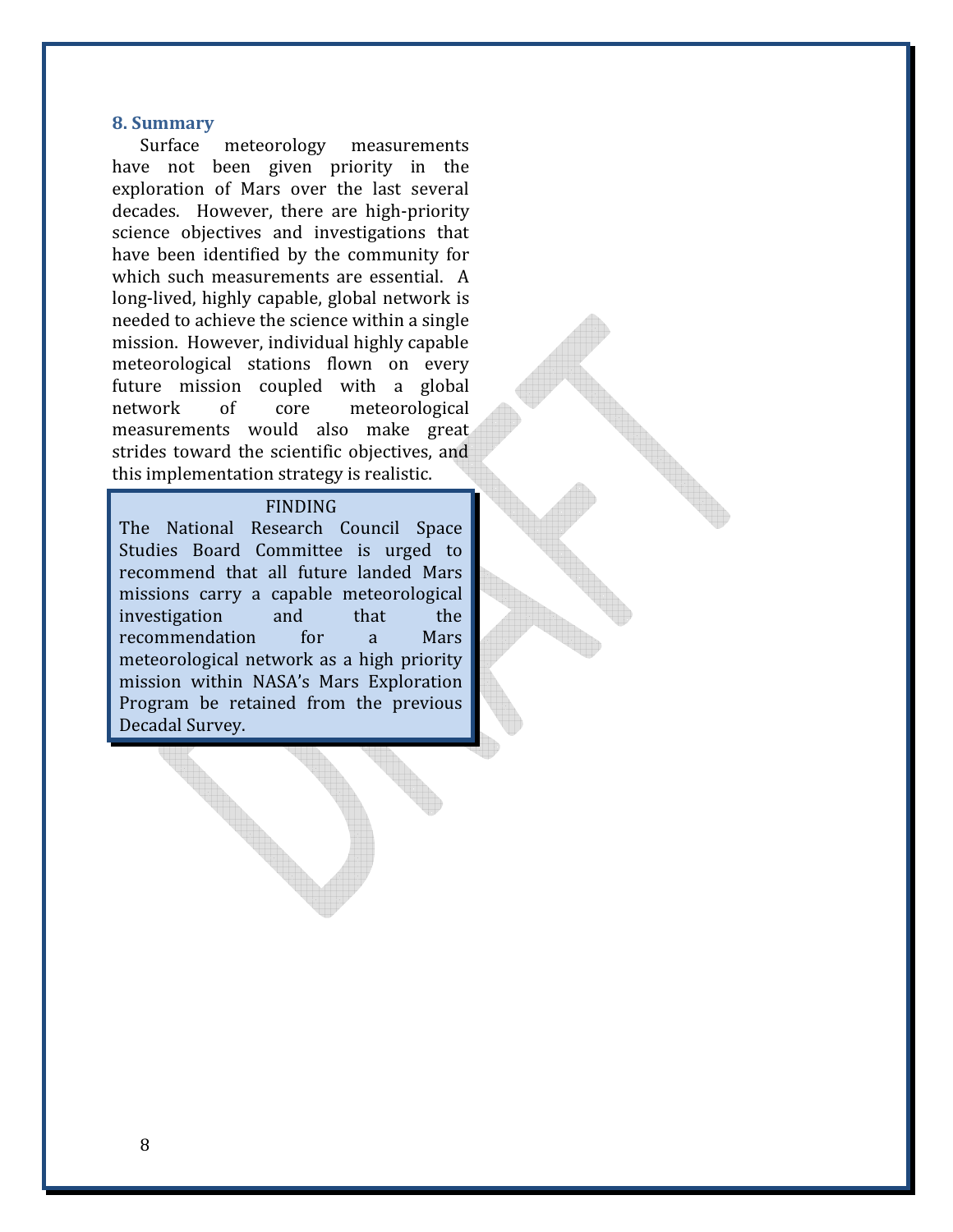Notes

1. MEPAG Whitepaper on Mars Exploration.

2. Mischna, M., 2009: Atmospheric Science Research Priorities for Mars, Decadal Survey Whitepaper.

3. Hunt, G.E., James, P.B., 1979: Martian addresses the second half of the extratropical cyclones, Nature, 278, 531- investigation related to the upper 532.

J.A., Tillman, J.E., Chamberlain, T.E., Cole, Board, New Frontiers in the Solar System: H.L., Dutton, R.G., Greene, G.C., Simon, W.E., An Integrated Exploration Strategy, 2003. Mitchell, J.L., 1976: Mars climatology from 15. Haberle, R.M., Catling, D.C., 1996: A Viking 1 after 20 sols, Science, 194, 78-81.

5. Tillman, J.E., Johnson, N.C., Guttorp, P., Percival, D.B., 1993: The Martian annual atmospheric pressure cycle: Years without Sci., 44, 1361-1383. great dust storms. *J. Geophys. Res.*, 98, 16. 10,963-10,971.

6. Seiff, A, 1982: Post-Viking models for the storm zones on Mars, Adv. Space Res., 19, structure of the summer atmosphere of 1237-1240. Mars, Adv. Space Res., 2, 3-17.

7. Schofield, J.T., Barnes, J.R., Crisp, D., Haberle, R.M., Larsen, S., Magalhães, J.A., Murphy, J.R., Seiff, A., Wilson, G., 1997: The Mars Pathfinder atmospheric structure the properties of a local dust storm with investigation/ meteorology experiment, Science, 278, 1752-1758.

8. Choi, E., Daly, M., Tripp, J., Richards, R., Ghafoor, N., Sallaberger, C., 2006: The Canadian meteorology (MET) package for the Phoenix Mars Lander. AIAA 57th Intl. Icarus, 189, 325-343. Astro. Congress, 2, 1088-1093.

9. Smith, M.D., 2004: Interannual variability Wang, H., Ingersoll, A.P., 2002: A first look at in TES atmospheric observations of Mars during 1999-2003. Icarus, 167, 148-165.

10. Haberle, R.M., Houben, H.C., Hertenstein, R., Herdtle, T., 1993: A boundary-layer model for Mars: Comparison with Viking Lander and entry data. J. Atmos. Sci., 50, 1544-1559.

11. Greeley, R., Kuzmin, R.O., Haberle, R.M., Geophys. Res., 100, 21,235-21,245. 2001: Aeolian processes and their effects on 21. Creasey, J.E., Forbes, J.M., Hinson, D.P., understanding the chronology of Mars. 2006: Global and seasonal distribution of Space. Sci. Rev., 96, 393-404.

12. MEPAG (2008), Mars Scientific Goals, Objectives, Investigations, and Priorities: 2008, J.R. Johnson, ed.,

http://mepag.jpl.nasa.gov/reports/index.ht m.

13. The MAVEN Mars scout mission atmosphere.

4. Hess, S.L., Henry, R.M., Leovy, C.B., Ryan, 14. National Research Council Space Studies

micro-meteorological mission for global network science on Mars: Rationale and measurement requirements. Planet. Space

16. Hollingsworth, J.L., Haberle, R.M., Schaeffer, J., 1997: Seasonal variations of

17. Määttänen, A., Fouchet, T., Forni, O., Forget, F., Savijärvi, H., Gondet, B., Melchiorri, R., Langevin, Y., Formisano, V., Giuranna, M., Bibring, J.-P., 2009: A study of (ASI/MET) Mars Express OMEGA and PFS data, Icarus, 201, 504-516.

> 18. Wang, H., 2007: Dust storms originating in the northern hemisphere during the third mapping year of Mars Global Surveyor.

19. Toigo, A.D., Richardson, M.I., Wilson, R.J., dust lifting and dust storms near the south pole of Mars with a mesoscale model. J. Geophys. Res., 107, 5050, doi:10.1029/ 2001JE001592.

20. Joshi, M.M., Lawrence, B.N., Lewis, S.R., 1995: Gravity wave drag in threedimensional atmospheric models of Mars. J.

gravity wave activity in Mars' lower atmosphere derived from MGS radio